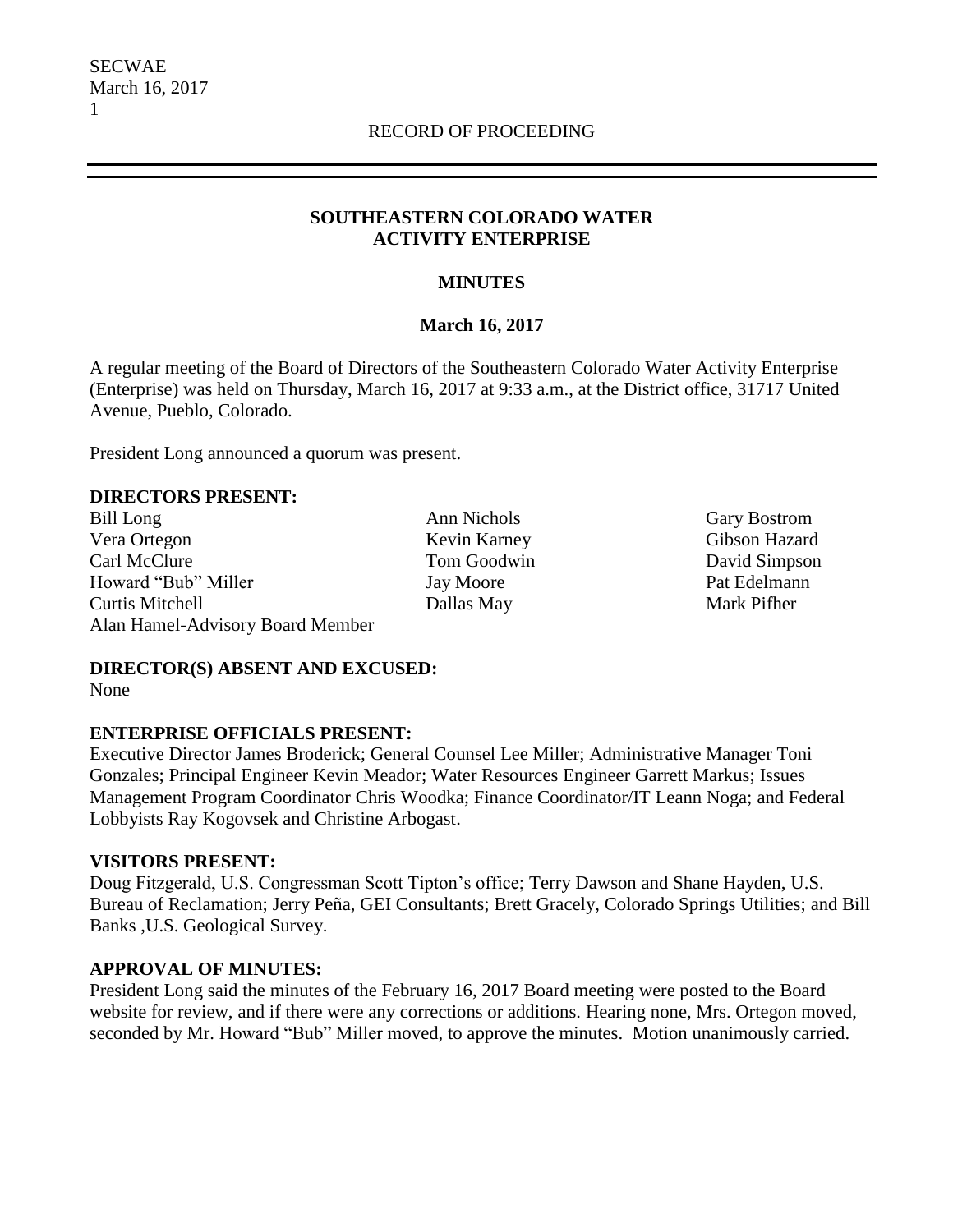## **FINANCE COMMITTEE REPORT:**

Treasurer Nichols reported the financial statements for February 2017 were not posted for the Board to review, so they will be on the April agenda for acceptance. Treasurer Nichols moved, seconded by Mr. Goodwin, for payment of the March 2017 bills. Motion unanimously carried.

## **CONSENT ITEMS:**

None

# **PRESENTATIONS:**

## FEDERAL LEGISLATION

Christine Arbogast reported the budget and appropriations process is now well underway in Washington, D.C.

The House and Senate are working on completion of FY '17 appropriations bill. They hope to assemble an omnibus package rather than a Continuing Resolution holding spending at FY '16 levels.

This is good for the Arkansas Valley Conduit (AVC, because the FY '17 administration budget request for the AVC was \$3 million. In addition, the Senate pluses up the Bureau of Reclamation (Reclamation) budget \$157 million and the House \$20 million. Our delegation is leaning in on this with appropriators, urging them to accept the Senate number.

In addition, the President this morning released the Administration's "skinny" budget, a blue print of priorities to this new Administration. There are significant cuts in many departments, and 12 percent in the Department of the Interior. However, the statement about Reclamation is to invest more than \$1 billion in western water infrastructure." While that does not reflect much of an increase because Reclamation's budget has been flat lined for more than a decade. But it is certainly better than other agencies have fared.

But this is the opening bid in the budget process, the first step. But for Reclamation, at least supporters on the Hill do not have to fight to get money back into Reclamations budget.

Congressman Scott Tipton recently testified on the importance of the AVC in the Energy and Water Appropriations Subcommittee in support of the AVC, arguing that the project is worthy of federal support.

There is not much else moving on the Hill, but there have been numerous hearings on infrastructure, and western water is getting good focus in those hearings. Andy Colosimo of Colorado Springs Utilities testified in the House last week, and Chris Treese of the Colorado River Water Conservation District will testify in the Senate next week.